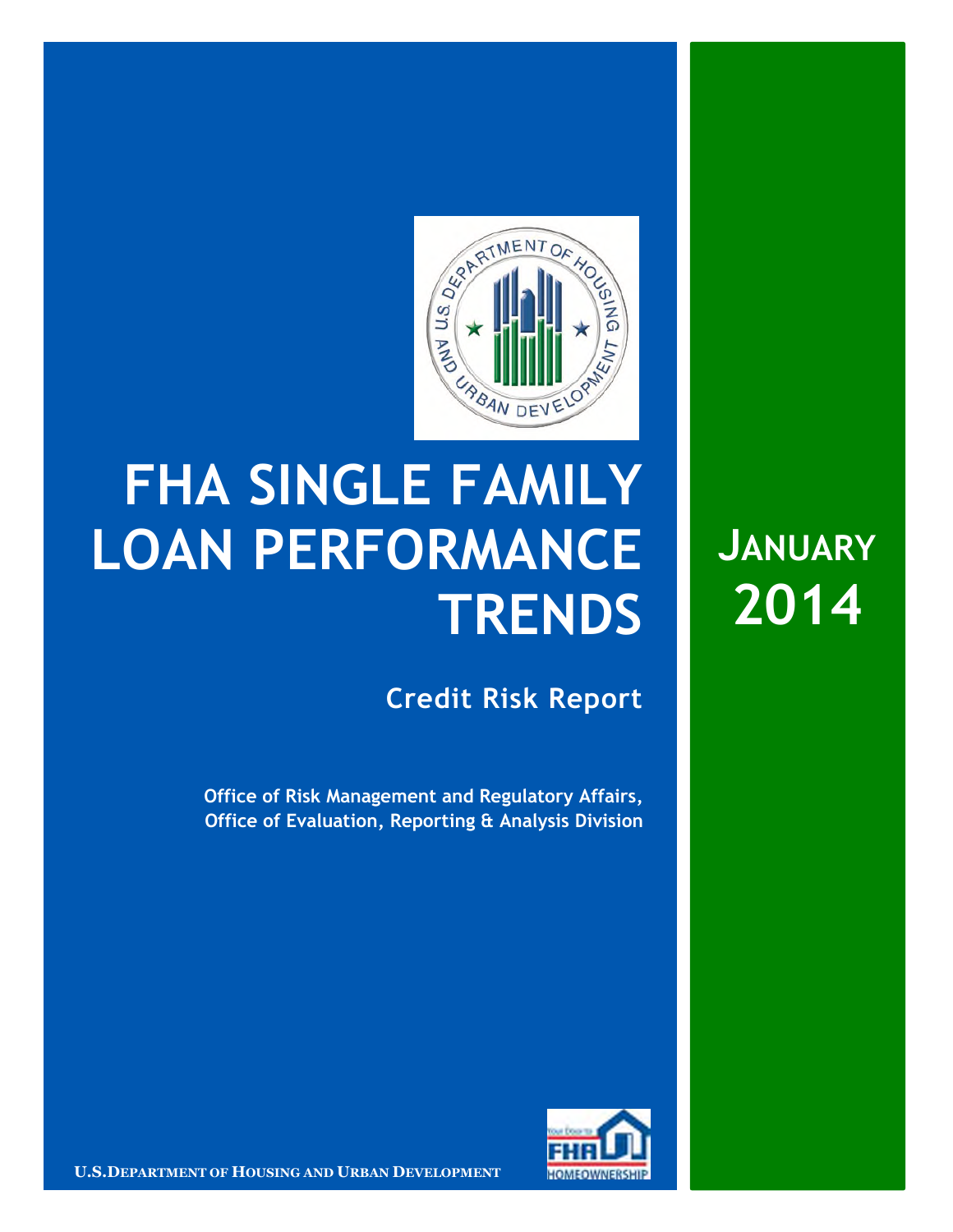## **Table of Contents**

## **Table of Figures**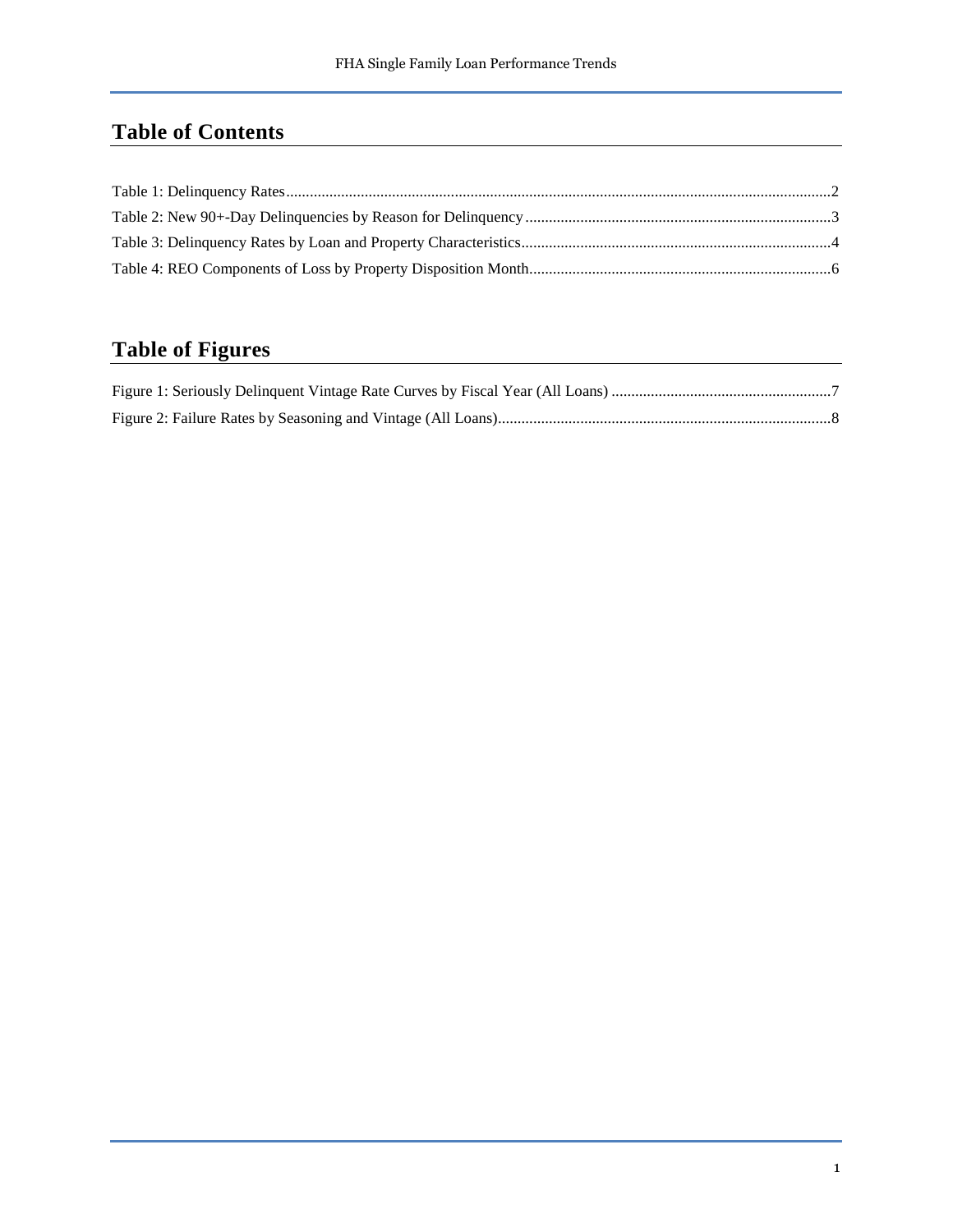<span id="page-2-0"></span>

| Table 1: Delinquency Rates     |              |                                |                         |                            |             |            |                   |  |  |  |  |
|--------------------------------|--------------|--------------------------------|-------------------------|----------------------------|-------------|------------|-------------------|--|--|--|--|
| By Month                       |              |                                |                         |                            |             |            |                   |  |  |  |  |
|                                | Active       | Delinquency Rates <sup>a</sup> | Exceptions <sup>b</sup> | Seriously                  |             |            |                   |  |  |  |  |
|                                | Insurance in |                                | (% )                    |                            | (% )        |            | Delinquent        |  |  |  |  |
|                                | Force        |                                |                         |                            | In          | In         | Rate <sup>c</sup> |  |  |  |  |
| Month                          | (EOM)        | 30-day                         | 60-day                  | 90-day                     | Foreclosure | Bankruptcy | (% )              |  |  |  |  |
| <b>Non-Seasonally Adjusted</b> |              |                                |                         |                            |             |            |                   |  |  |  |  |
| Jan 2013                       | 7,781,633    | 4.74                           | 1.89                    | 5.36                       | 2.90        | 1.23       | 9.49              |  |  |  |  |
| Feb                            | 7,795,726    | 4.40                           | 1.65                    | 5.34                       | 2.74        | 1.20       | 9.28              |  |  |  |  |
| Mar                            | 7,801,713    | 4.15                           | 1.45                    | 4.96                       | 2.71        | 1.20       | 8.87              |  |  |  |  |
| Apr                            | 7,803,709    | 4.01                           | 1.41                    | 4.76                       | 2.63        | 1.20       | 8.58              |  |  |  |  |
| May                            | 7,803,213    | 4.08                           | 1.45                    | 4.67                       | 2.41        | 1.19       | 8.27              |  |  |  |  |
| Jun                            | 7,810,825    | 4.97                           | 1.63                    | 4.80                       | 2.39        | 1.19       | 8.38              |  |  |  |  |
| Jul                            | 7,802,970    | 4.56                           | 1.66                    | 4.54                       | 2.45        | 1.19       | 8.17              |  |  |  |  |
| Aug                            | 7,810,207    | 4.57                           | 1.71                    | 4.41                       | 2.42        | 1.16       | 7.98              |  |  |  |  |
| Sep                            | 7,810,422    | 4.69                           | 1.75                    | 4.48                       | 2.40        | 1.17       | 8.04              |  |  |  |  |
| Oct                            | 7,824,151    | 4.71                           | 1.78                    | 4.58                       | 2.31        | 1.16       | 8.04              |  |  |  |  |
| <b>Nov</b>                     | 7,822,505    | 4.95                           | 1.86                    | 4.66                       | 2.22        | 1.13       | 8.02              |  |  |  |  |
| Dec                            | 7,818,596    | 4.97                           | 1.89                    | 4.70                       | 2.21        | 1.10       | 8.02              |  |  |  |  |
| Jan 2014                       | 7,822,609    | 4.57                           | 1.83                    | 4.54                       | 2.22        | 1.07       | 7.83              |  |  |  |  |
|                                |              |                                |                         | <b>Seasonally Adjusted</b> |             |            |                   |  |  |  |  |
| Jan 2013                       | 7,781,633    | 4.53                           | 1.69                    | 4.78                       | 2.86        | 1.20       | 8.84              |  |  |  |  |
| Feb                            | 7,795,726    | 4.72                           | 1.78                    | 5.04                       | 2.69        | 1.19       | 8.92              |  |  |  |  |
| Mar                            | 7,801,713    | 4.71                           | 1.72                    | 5.07                       | 2.61        | 1.23       | 8.91              |  |  |  |  |
| Apr                            | 7,803,709    | 4.27                           | 1.59                    | 5.08                       | 2.48        | 1.23       | 8.78              |  |  |  |  |
| May                            | 7,803,213    | 4.10                           | 1.55                    | 5.02                       | 2.34        | 1.21       | 8.57              |  |  |  |  |
| Jun                            | 7,810,825    | 5.01                           | 1.70                    | 5.16                       | 2.44        | 1.22       | 8.82              |  |  |  |  |
| Jul                            | 7,802,970    | 4.79                           | 1.68                    | 4.82                       | 2.50        | 1.21       | 8.53              |  |  |  |  |
| Aug                            | 7,810,207    | 4.36                           | 1.70                    | 4.62                       | 2.54        | 1.22       | 8.38              |  |  |  |  |
| Sep                            | 7,810,422    | 4.37                           | 1.62                    | 4.57                       | 2.47        | 1.18       | 8.22              |  |  |  |  |
| Oct                            | 7,824,151    | 4.71                           | 1.69                    | 4.55                       | 2.34        | 1.11       | 8.00              |  |  |  |  |
| <b>Nov</b>                     | 7,822,505    | 4.67                           | 1.73                    | 4.37                       | 2.26        | 1.08       | 7.71              |  |  |  |  |
| Dec                            | 7,818,596    | 4.61                           | 1.68                    | 4.30                       | 2.22        | 1.06       | 7.58              |  |  |  |  |
| Jan 2014                       | 7,822,609    | 4.37                           | 1.64                    | 4.05                       | 2.19        | 1.05       | 7.28              |  |  |  |  |

<span id="page-2-1"></span><sup>&</sup>lt;sup>a</sup> The 90-day category includes all loans that are at least 3 months delinquent excluding those loans in-foreclosure or in-bankruptcy processing. Included in the delinquency counts are loans under active consideration for loss mitigation foreclosure avoidance.<br><sup>b</sup> Exceptions are counted separately from delinquencies, regardless of the length of the delinquency perio

<span id="page-2-3"></span><span id="page-2-2"></span>

<sup>&</sup>lt;sup>c</sup> Seriously delinquent rates are the sum of 90 day delinquencies, plus in-foreclosures and in-bankruptcies.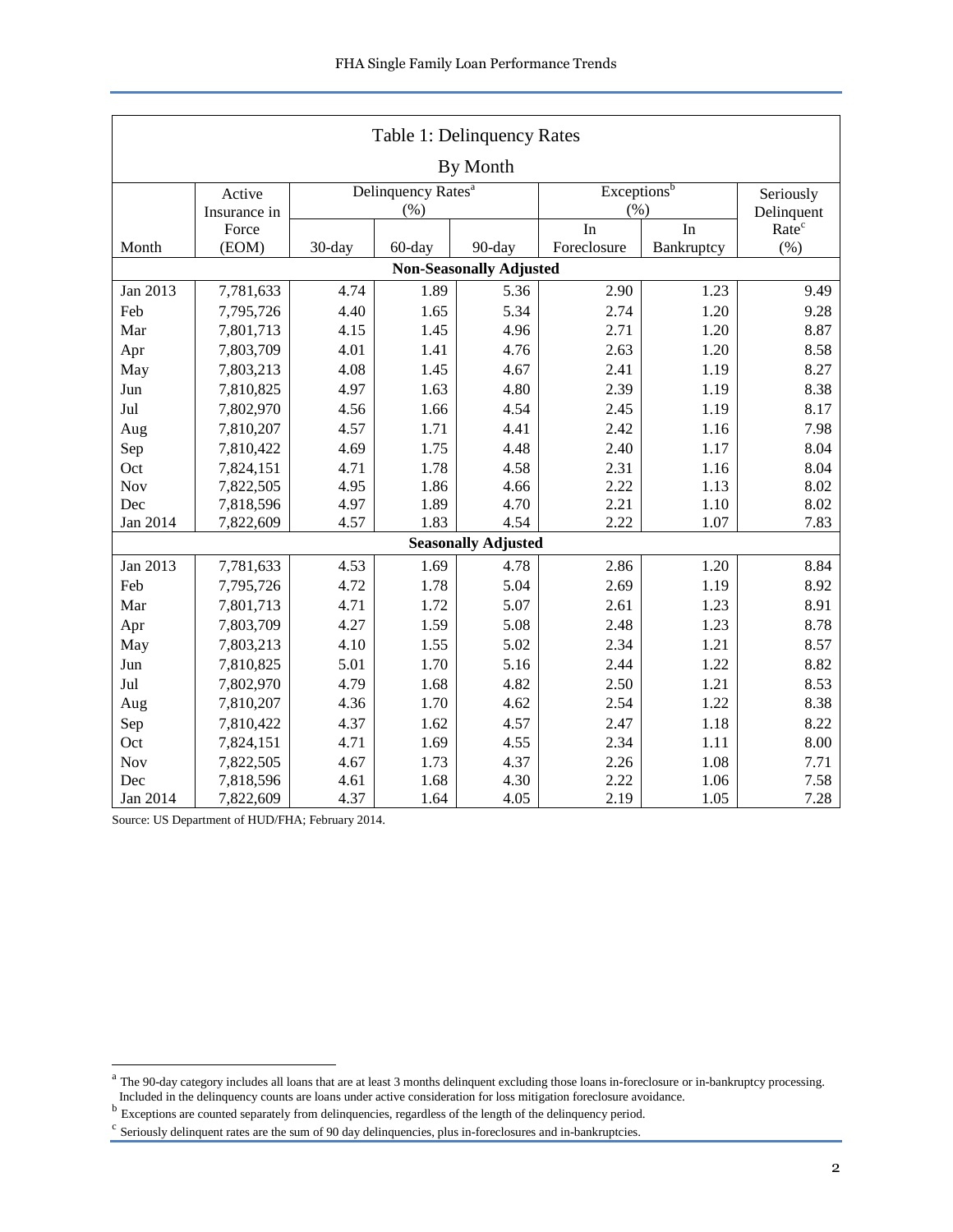<span id="page-3-0"></span>

| Table 2: New 90+-Day Delinquencies by Reason for Delinquency |                                            |              |                        |             |                       |                     |            |                    |  |  |  |  |
|--------------------------------------------------------------|--------------------------------------------|--------------|------------------------|-------------|-----------------------|---------------------|------------|--------------------|--|--|--|--|
| Quarterly                                                    |                                            |              |                        |             |                       |                     |            |                    |  |  |  |  |
|                                                              | Share by Reason for Delinquency in Percent |              |                        |             |                       |                     |            |                    |  |  |  |  |
|                                                              |                                            |              | (Rows sum to 100%)     |             |                       |                     |            |                    |  |  |  |  |
|                                                              |                                            |              | Death or<br>Illness of |             |                       |                     |            |                    |  |  |  |  |
|                                                              |                                            |              |                        |             |                       |                     |            |                    |  |  |  |  |
| Fiscal Year and                                              | New 90+ Day                                | Reduction of |                        | Excessive   | Principal             | Marital             |            |                    |  |  |  |  |
| Quarter                                                      | Delinquencies                              | Income       | Unemployed             | Obligations | Borrower or<br>Family | <b>Difficulties</b> | No Contact | Other <sup>a</sup> |  |  |  |  |
| 2009Q1                                                       | 122,363                                    | 31.83        | 7.46                   | 19.40       | 7.45                  | 3.33                | 14.13      | 16.41              |  |  |  |  |
| 2009Q2                                                       | 111,448                                    | 34.85        | 8.67                   | 16.92       | 6.53                  | 3.16                | 13.75      | 16.13              |  |  |  |  |
| 2009Q3                                                       | 107,998                                    | 37.10        | 9.35                   | 15.12       | 6.55                  | 3.30                | 13.02      | 15.57              |  |  |  |  |
| 2009Q4                                                       | 146,707                                    | 37.78        | 9.38                   | 14.40       | 6.65                  | 3.25                | 12.91      | 15.62              |  |  |  |  |
| 2010Q1                                                       | 152,882                                    | 38.81        | 9.39                   | 14.31       | 7.29                  | 3.51                | 12.91      | 13.79              |  |  |  |  |
| 2010Q2                                                       | 124,578                                    | 38.71        | 9.20                   | 14.53       | 7.41                  | 3.58                | 13.95      | 12.61              |  |  |  |  |
| 2010Q3                                                       | 104,105                                    | 37.87        | 9.86                   | 15.38       | 8.40                  | 4.09                | 14.52      | 9.89               |  |  |  |  |
| 2010Q4                                                       | 131,027                                    | 38.03        | 10.03                  | 15.94       | 9.05                  | 4.40                | 12.95      | 9.61               |  |  |  |  |
| 2011Q1                                                       | 133,712                                    | 37.76        | 9.79                   | 16.45       | 9.50                  | 4.54                | 12.71      | 9.24               |  |  |  |  |
| 2011Q2                                                       | 117,915                                    | 37.36        | 10.43                  | 16.12       | 10.21                 | 4.44                | 11.74      | 9.70               |  |  |  |  |
| 2011Q3                                                       | 99,259                                     | 36.68        | 10.60                  | 16.56       | 10.81                 | 4.77                | 10.44      | 10.13              |  |  |  |  |
| 2011Q4                                                       | 133,834                                    | 37.27        | 10.49                  | 17.63       | 11.15                 | 4.73                | 8.91       | 9.83               |  |  |  |  |
| 2012Q1                                                       | 158,096                                    | 36.46        | 9.73                   | 19.21       | 11.37                 | 4.44                | 8.85       | 9.95               |  |  |  |  |
| 2012Q2                                                       | 114,763                                    | 36.96        | 10.28                  | 17.67       | 11.76                 | 4.70                | 8.00       | 10.62              |  |  |  |  |
| 2012Q3                                                       | 101,470                                    | 36.64        | 10.10                  | 17.52       | 12.33                 | 4.86                | 7.57       | 10.99              |  |  |  |  |
| 2012Q4                                                       | 125,201                                    | 36.26        | 9.93                   | 18.13       | 12.67                 | 4.53                | 7.35       | 11.13              |  |  |  |  |
| 2013Q1                                                       | 124,360                                    | 35.40        | 9.74                   | 18.36       | 13.09                 | 4.59                | 7.19       | 11.63              |  |  |  |  |
| 2013Q2                                                       | 104,166                                    | 34.66        | 9.76                   | 17.73       | 13.63                 | 4.29                | 7.22       | 12.72              |  |  |  |  |
| 2013Q3                                                       | 86,810                                     | 34.69        | 9.41                   | 17.80       | 14.08                 | 4.31                | 7.28       | 12.43              |  |  |  |  |
| 2013Q4                                                       | 105,091                                    | 34.40        | 9.72                   | 18.48       | 14.70                 | 4.24                | 7.55       | 10.92              |  |  |  |  |
| 2014Q1                                                       | 112,093                                    | 32.81        | 9.35                   | 19.67       | 14.41                 | 3.85                | 8.75       | 11.17              |  |  |  |  |
| 2014Q2-Jan                                                   | 35,896                                     | 31.88        | 9.25                   | 19.42       | 12.59                 | 3.21                | 11.38      | 12.27              |  |  |  |  |

<sup>&</sup>lt;sup>a</sup> Other includes: abandonment of property, distant employment transfer, neighborhood problems, property problems, inability to sell or rent property, military service, business failure, casualty loss, energy environment cost, servicing problems, payment adjustment, payment dispute, transfer of ownership pending, fraud, and incarceration.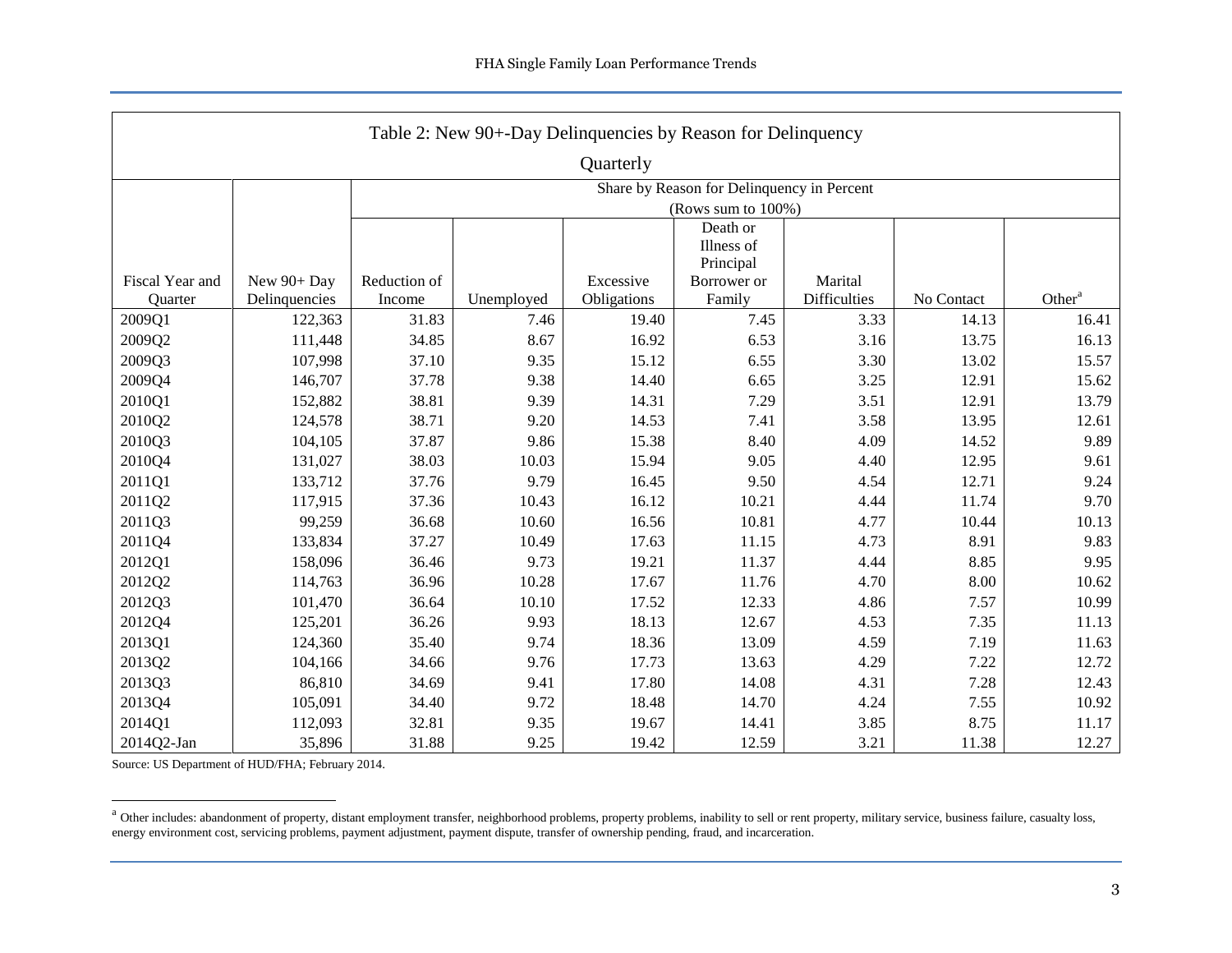<span id="page-4-0"></span>

| Table 3: Delinquency Rates by Loan and Property Characteristics                       |                            |                                        |           |                                            |              |                   |                  |                                           |  |  |  |
|---------------------------------------------------------------------------------------|----------------------------|----------------------------------------|-----------|--------------------------------------------|--------------|-------------------|------------------|-------------------------------------------|--|--|--|
|                                                                                       |                            |                                        |           |                                            |              |                   |                  |                                           |  |  |  |
|                                                                                       |                            | Rates in Percent of Active Loan Counts |           |                                            |              |                   |                  |                                           |  |  |  |
|                                                                                       | IIF<br>Shares <sup>a</sup> | All Past<br>Due <sup>b</sup>           | 30<br>Day | 60<br>Day                                  | $90+$<br>Day | In<br>Foreclosure | In<br>Bankruptcy | Seriously<br>Delinq.<br>Rate <sup>c</sup> |  |  |  |
| <b>Loan Purpose</b>                                                                   |                            |                                        |           |                                            |              |                   |                  |                                           |  |  |  |
| All Active Loans                                                                      | 7,822,609                  | 14.24                                  | 4.57      | 1.83                                       | 4.54         | 2.22              | 1.07             | 7.83                                      |  |  |  |
| Purchase                                                                              | 63.95                      | 14.80                                  | 4.93      | 2.03                                       | 4.61         | 2.18              | 1.05             | 7.84                                      |  |  |  |
| Refinance                                                                             | 36.05                      | 13.24                                  | 3.94      | 1.48                                       | 4.43         | 2.27              | 1.12             | 7.82                                      |  |  |  |
| Refinance                                                                             |                            |                                        |           |                                            |              |                   |                  |                                           |  |  |  |
| 13.24<br>3.94<br>2.27<br>1.12<br>Refinance Loans<br>2,819,907<br>1.48<br>4.43<br>7.82 |                            |                                        |           |                                            |              |                   |                  |                                           |  |  |  |
| Conventional                                                                          | 36.75                      | 16.79                                  | 4.69      | 1.80                                       | 5.67         | 3.16              | 1.48             | 10.31                                     |  |  |  |
| No Cash-Out                                                                           | 25.78                      | 15.19                                  | 4.34      | 1.65                                       | 5.12         | 2.72              | 1.36             | 9.21                                      |  |  |  |
| Cash-Out                                                                              | 10.97                      | 20.55                                  | 5.50      | 2.15                                       | 6.97         | 4.19              | 1.74             | 12.90                                     |  |  |  |
| <b>FHA</b>                                                                            | 7.52                       | 12.01                                  | 3.83      | 1.40                                       | 3.77         | 2.01              | 1.00             | 6.78                                      |  |  |  |
| No Cash-Out                                                                           | 5.49                       | 9.70                                   | 3.30      | 1.16                                       | 2.94         | 1.50              | 0.79             | 5.23                                      |  |  |  |
| Cash-Out                                                                              | 2.03                       | 18.28                                  | 5.27      | 2.03                                       | 6.01         | 3.39              | 1.58             | 10.97                                     |  |  |  |
| Streamline                                                                            | 55.73                      | 11.07                                  | 3.46      | 1.29                                       | 3.69         | 1.73              | 0.91             | 6.32                                      |  |  |  |
|                                                                                       |                            |                                        |           | Credit Score $\mathbf{Range}^{\mathbf{d}}$ |              |                   |                  |                                           |  |  |  |
| Loans with Credit Scores 5,372,594                                                    |                            | 13.46                                  | 4.26      | 1.71                                       | 4.43         | 2.09              | 0.97             | 7.49                                      |  |  |  |
| Under 500                                                                             | 0.25                       | 44.52                                  | 8.90      | 4.76                                       | 17.07        | 9.50              | 4.29             | 30.86                                     |  |  |  |
| $500 - 579$                                                                           | 3.46                       | 44.66                                  | 11.09     | 5.27                                       | 15.85        | 8.19              | 4.25             | 28.30                                     |  |  |  |
| $580 - 619$                                                                           | 7.65                       | 35.17                                  | 9.72      | 4.42                                       | 12.03        | 6.01              | 2.98             | 21.03                                     |  |  |  |
| $620 - 659$                                                                           | 26.32                      | 19.31                                  | 6.57      | 2.62                                       | 6.21         | 2.61              | 1.30             | 10.12                                     |  |  |  |
| $660 - 719$                                                                           | 36.03                      | 8.75                                   | 3.06      | 1.09                                       | 2.75         | 1.32              | 0.53             | 4.61                                      |  |  |  |
| 720 - 850                                                                             | 26.30                      | 3.35                                   | 1.06      | 0.36                                       | 1.09         | 0.63              | 0.20             | 1.93                                      |  |  |  |
|                                                                                       |                            |                                        |           | <b>Fiscal Year Cohort</b>                  |              |                   |                  |                                           |  |  |  |
| All Cohorts                                                                           | 7,822,609                  | 14.24                                  | 4.57      | 1.83                                       | 4.54         | 2.22              | 1.07             | 7.83                                      |  |  |  |
| pre-2004                                                                              | 12.92                      | 21.01                                  | 7.43      | 3.04                                       | 5.71         | 3.10              | 1.72             | 10.54                                     |  |  |  |
| 2004                                                                                  | 3.32                       | 23.99                                  | 7.57      | 3.28                                       | 6.99         | 4.07              | 2.09             | 13.15                                     |  |  |  |
| 2005                                                                                  | 2.41                       | 27.46                                  | 8.20      | 3.56                                       | 8.25         | 4.98              | 2.48             | 15.71                                     |  |  |  |
| 2006                                                                                  | 2.02                       | 31.53                                  | 8.35      | 3.76                                       | 10.25        | 6.32              | 2.84             | 19.41                                     |  |  |  |
| 2007                                                                                  | 2.02                       | 36.89                                  | 8.74      | 4.03                                       | 12.87        | 7.72              | 3.52             | 24.12                                     |  |  |  |
| 2008                                                                                  | 5.08                       | 36.27                                  | 8.25      | 3.79                                       | 13.20        | 7.71              | 3.32             | 24.23                                     |  |  |  |
| 2009                                                                                  | 11.66                      | 21.37                                  | 5.78      | 2.40                                       | 7.63         | 3.80              | 1.75             | 13.18                                     |  |  |  |
| 2010                                                                                  | 14.88                      | 12.85                                  | 4.23      | 1.63                                       | 4.41         | 1.75              | 0.83             | 6.99                                      |  |  |  |
| 2011                                                                                  | 11.80                      | 9.20                                   | 3.44      | 1.29                                       | 3.08         | 0.91              | 0.48             | 4.47                                      |  |  |  |
| 2012                                                                                  | 13.51                      | 6.14                                   | 2.71      | 0.99                                       | 1.76         | 0.45              | 0.23             | 2.44                                      |  |  |  |
| 2013                                                                                  | 16.88                      | 2.90                                   | 1.74      | 0.51                                       | 0.51         | 0.09              | 0.06             | 0.65                                      |  |  |  |
| 2014                                                                                  | 3.50                       | 0.88                                   | 0.76      | 0.09                                       | 0.02         | 0.00              | 0.00             | 0.03                                      |  |  |  |

Г

<span id="page-4-1"></span><sup>&</sup>lt;sup>a</sup> For each subpanel, the loan shares add to 100%. However, in some of the subpanels, the total loans in the analysis do not add to 100% of IIF. For example, the IIF shares for refinance loans add to 100% of refinance loans. Streamline refinance loans are not included in the Credit Score Range analysis; the IIF shares in that panel, add to 100% of fully-underwritten loans.

<span id="page-4-3"></span><span id="page-4-2"></span><sup>&</sup>lt;sup>b</sup> Includes all loans 30 or more days past due, including those in bankruptcy or foreclosure.

<span id="page-4-4"></span>c Includes all loans 90-days past due plus all in-bankruptcy and in-foreclosure cases.

<sup>&</sup>lt;sup>d</sup> Credit score reporting began in May 2004 but was not mandatory until July 2008. Streamline Refinance loans do not require credit score reporting.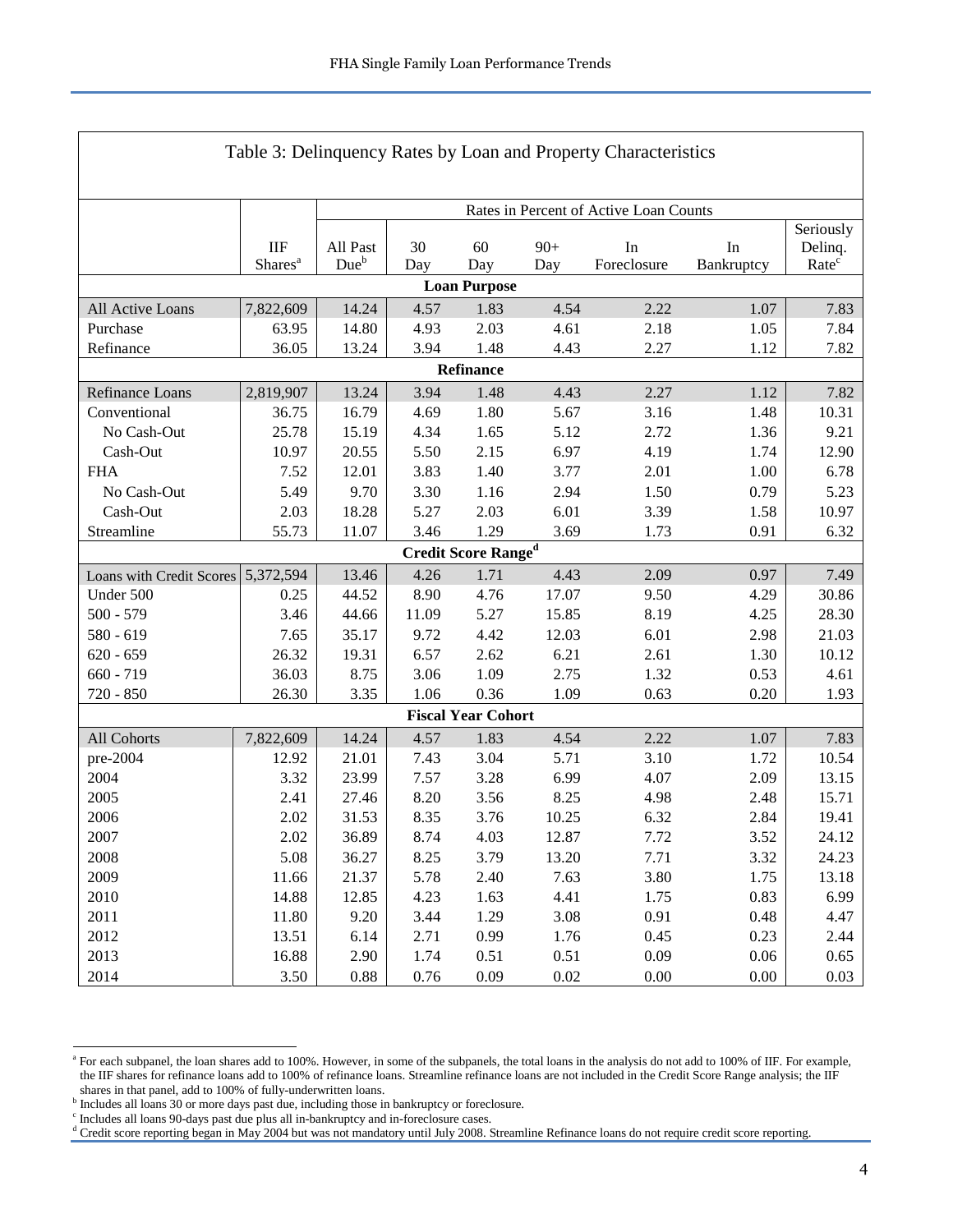| Table 3: Delinquency Rates by Loan and Property Characteristics |                                                  |                                        |      |                             |       |             |            |                   |  |  |  |
|-----------------------------------------------------------------|--------------------------------------------------|----------------------------------------|------|-----------------------------|-------|-------------|------------|-------------------|--|--|--|
|                                                                 |                                                  |                                        |      |                             |       |             |            |                   |  |  |  |
|                                                                 |                                                  | Rates in Percent of Active Loan Counts |      |                             |       |             |            |                   |  |  |  |
|                                                                 |                                                  | Seriously                              |      |                             |       |             |            |                   |  |  |  |
|                                                                 | <b>IIF</b>                                       | All Past                               | 30   | 60                          | $90+$ | In          | In         | Delinq.           |  |  |  |
|                                                                 | Shares <sup>a</sup>                              | Due <sup>b</sup>                       | Day  | Day                         | Day   | Foreclosure | Bankruptcy | Rate <sup>c</sup> |  |  |  |
|                                                                 | <b>Loan Amount at Origination (In Thousands)</b> |                                        |      |                             |       |             |            |                   |  |  |  |
| All Loan Amounts                                                | 7,822,609                                        | 14.24                                  | 4.57 | 1.83                        | 4.54  | 2.22        | 1.07       | 7.83              |  |  |  |
| Below \$50                                                      | 4.37                                             | 16.14                                  | 6.38 | 2.38                        | 3.83  | 2.41        | 1.14       | 7.38              |  |  |  |
| $$50 - 99$                                                      | 26.18                                            | 16.40                                  | 5.73 | 2.29                        | 4.48  | 2.60        | 1.29       | 8.37              |  |  |  |
| $$100 - 149$                                                    | 29.27                                            | 14.62                                  | 4.71 | 1.93                        | 4.58  | 2.19        | 1.21       | 7.98              |  |  |  |
| $$150 - 199$                                                    | 18.79                                            | 12.97                                  | 3.92 | 1.58                        | 4.51  | 1.98        | 0.98       | 7.46              |  |  |  |
| $$200 - 249$                                                    | 9.90                                             | 12.02                                  | 3.40 | 1.34                        | 4.55  | 1.95        | 0.78       | 7.28              |  |  |  |
| $$250 - 399$                                                    | 9.50                                             | 12.08                                  | 3.11 | 1.24                        | 5.07  | 2.02        | 0.64       | 7.73              |  |  |  |
| $$400 - 499$                                                    | 1.18                                             | 10.41                                  | 2.43 | 1.07                        | 4.67  | 1.83        | 0.41       | 6.92              |  |  |  |
| \$500 and above                                                 | 0.81                                             | 7.54                                   | 1.75 | 0.68                        | 3.42  | 1.39        | 0.29       | 5.10              |  |  |  |
|                                                                 |                                                  |                                        |      | <b>Property Type</b>        |       |             |            |                   |  |  |  |
| All Property Types                                              | 7,822,609                                        | 14.24                                  | 4.57 | 1.83                        | 4.54  | 2.22        | 1.07       | 7.83              |  |  |  |
| Detached                                                        | 86.06                                            | 14.00                                  | 4.62 | 1.85                        | 4.42  | 2.03        | 1.09       | 7.53              |  |  |  |
| Manufactured Housing                                            | 3.10                                             | 22.28                                  | 6.13 | 2.53                        | 6.46  | 5.33        | 1.83       | 13.62             |  |  |  |
| $2 - 4$ Units                                                   | 1.80                                             | 16.79                                  | 3.75 | 1.53                        | 6.12  | 4.60        | 0.78       | 11.51             |  |  |  |
| Condo                                                           | 4.49                                             | 10.37                                  | 2.72 | 1.07                        | 3.59  | 2.36        | 0.64       | 6.58              |  |  |  |
| Townhouse                                                       | 4.55                                             | 16.02                                  | 4.72 | 1.97                        | 5.87  | 2.58        | 0.88       | 9.32              |  |  |  |
|                                                                 |                                                  |                                        |      | <b>First-Time Homebuyer</b> |       |             |            |                   |  |  |  |
| All Borrowers                                                   | 4,979,138                                        | 14.84                                  | 4.94 | 2.04                        | 4.62  | 2.19        | 1.05       | 7.86              |  |  |  |
| Repeat                                                          | 21.76                                            | 11.68                                  | 4.08 | 1.56                        | 3.38  | 1.73        | 0.92       | 6.04              |  |  |  |
| First-time                                                      | 78.24                                            | 15.72                                  | 5.18 | 2.17                        | 4.97  | 2.32        | 1.08       | 8.37              |  |  |  |
| <b>Seller-Funded DPA</b>                                        |                                                  |                                        |      |                             |       |             |            |                   |  |  |  |
| All Sources of Funds                                            | 7,822,609                                        | 14.24                                  | 4.57 | 1.83                        | 4.54  | 2.22        | 1.07       | 7.83              |  |  |  |
| Non-DPA                                                         | 96.20                                            | 13.37                                  | 4.39 | 1.73                        | 4.24  | 2.04        | 0.97       | 7.25              |  |  |  |
| <b>DPA</b>                                                      | 3.80                                             | 36.29                                  | 9.25 | 4.44                        | 12.26 | 6.66        | 3.69       | 22.61             |  |  |  |

T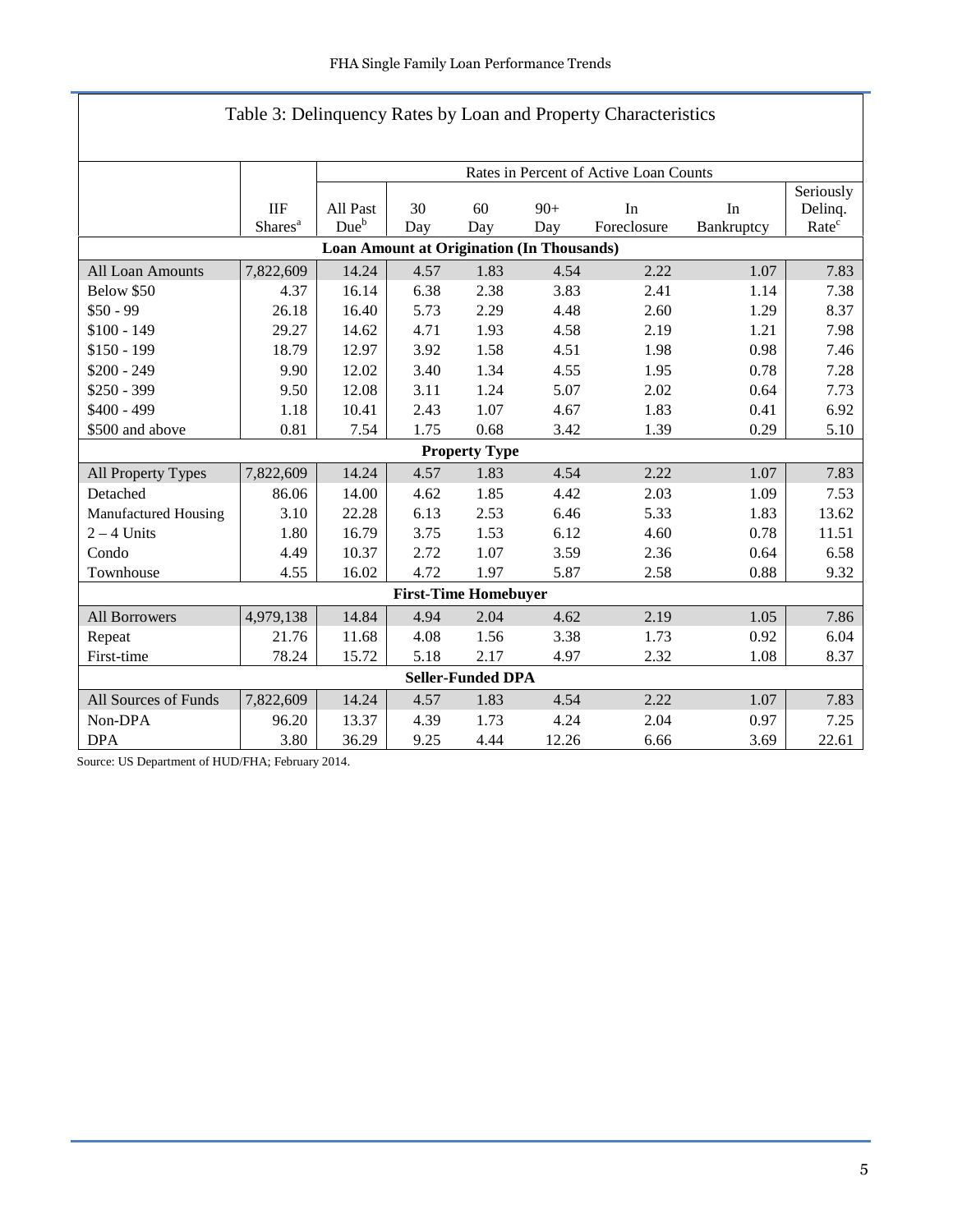<span id="page-6-0"></span>

| Table 4: REO Components of Loss by Property Disposition Month                                                                                  |         |            |         |         |                                  |                               |         |         |         |         |         |         |         |
|------------------------------------------------------------------------------------------------------------------------------------------------|---------|------------|---------|---------|----------------------------------|-------------------------------|---------|---------|---------|---------|---------|---------|---------|
| December 2012 – December 2013                                                                                                                  |         |            |         |         |                                  |                               |         |         |         |         |         |         |         |
|                                                                                                                                                | 2013    |            |         |         |                                  |                               |         |         |         |         |         |         | 2012    |
| <b>Disposition Month</b>                                                                                                                       | Dec     | <b>Nov</b> | Oct     | Sep     | Aug                              | Jul                           | Jun     | May     | Apr     | Mar     | Feb     | Jan     | Dec     |
| <b>Loss Components as Percent of Defaulted Loan Balance</b>                                                                                    |         |            |         |         |                                  |                               |         |         |         |         |         |         |         |
| Claim Expenses <sup>a</sup> $(\%)$<br>11.29<br>11.10<br>11.21<br>11.08<br>11.01<br>11.10<br>11.40<br>11.69<br>11.24<br>11.11<br>11.24<br>11.66 |         |            |         |         |                                  |                               |         |         |         | 11.60   |         |         |         |
| Holding $Costs^b$ (%)                                                                                                                          | 5.38    | 5.63       | 5.56    | 5.58    | 5.55                             | 5.50                          | 5.47    | 5.60    | 5.70    | 5.84    | 5.91    | 5.95    | 6.01    |
| Loss on Collateral <sup>c</sup> $(\%)$                                                                                                         | 39.64   | 38.47      | 38.70   | 38.05   | 37.01                            | 36.89                         | 37.29   | 38.43   | 39.50   | 40.75   | 41.91   | 42.69   | 42.95   |
| Sales Expense (%)                                                                                                                              | 4.25    | 4.34       | 4.35    | 4.35    | 4.55                             | 4.54                          | 4.52    | 4.45    | 4.40    | 4.39    | 4.42    | 4.36    | 4.31    |
| Program Discounts <sup>d</sup> $(\%)$                                                                                                          | 0.30    | 0.32       | 0.34    | 0.29    | 0.42                             | 0.39                          | 0.41    | 0.37    | 0.32    | 0.34    | 0.37    | 0.35    | 0.32    |
| Net Loss Rate $^e$ (%)                                                                                                                         | 59.20   | 58.30      | 57.79   | 57.75   | 57.78                            | 57.70                         | 58.30   | 59.48   | 60.64   | 62.40   | 63.90   | 64.59   | 64.88   |
|                                                                                                                                                |         |            |         |         | <b>Average Amounts (Dollars)</b> |                               |         |         |         |         |         |         |         |
| Average Dollar Loss (\$)                                                                                                                       | 73,600  | 74,200     | 73,800  | 73,400  | 75,000                           | 75,900                        | 76,700  | 78,000  | 79,300  | 80,800  | 81,800  | 83,400  | 83,800  |
| Average Unpaid Balance (\$)                                                                                                                    | 124,400 | 127,200    | 127,700 | 127,100 | 129,800                          | 131,600                       | 131,700 | 131,200 | 130,800 | 129,500 | 128,000 | 129,200 | 129,200 |
|                                                                                                                                                |         |            |         |         |                                  | <b>Occurrence Counts</b>      |         |         |         |         |         |         |         |
| Number of Dispositions                                                                                                                         | 7,500   | 7,700      | 9,500   | 9.400   | 10,200                           | 9,700                         | 9,200   | 10,100  | 10,000  | 9,900   | 8,600   | 8,900   | 8,400   |
| Number of Discounts                                                                                                                            | 82      | 83         | 112     | 98      | 125                              | 130                           | 141     | 134     | 113     | 117     | 120     | 127     | 100     |
| <b>Stage</b>                                                                                                                                   |         |            |         |         |                                  | <b>Average Time in Months</b> |         |         |         |         |         |         |         |
| Delinquency <sup><math>t</math></sup>                                                                                                          | 11.54   | 11.91      | 11.87   | 12.20   | 12.07                            | 11.82                         | 11.69   | 11.44   | 11.12   | 10.92   | 10.72   | 10.23   | 9.43    |
| Foreclosure <sup>g</sup>                                                                                                                       | 9.92    | 9.51       | 9.32    | 9.00    | 8.84                             | 8.96                          | 8.47    | 8.41    | 8.33    | 8.04    | 8.02    | 8.17    | 7.95    |
| Deed Transferh                                                                                                                                 | 6.76    | 6.52       | 6.55    | 6.57    | 6.48                             | 6.33                          | 6.25    | 6.10    | 6.01    | 5.77    | 5.72    | 5.88    | 5.91    |
| <b>REO</b>                                                                                                                                     | 4.23    | 4.20       | 4.01    | 3.95    | 3.86                             | 3.81                          | 3.79    | 3.81    | 3.92    | 4.01    | 4.05    | 4.19    | 4.09    |
| All Stages                                                                                                                                     | 32.41   | 32.11      | 31.71   | 31.69   | 31.22                            | 30.86                         | 30.17   | 29.74   | 29.37   | 28.72   | 28.48   | 28.45   | 27.36   |

a Includes interest on principal

**b** Management, maintenance, repairs, administratio[n, and](#page-6-1) security, net of rent and other income

<sup>c</sup> Value when foreclosed (UPB) minus value received in REO; does not include Streamline refinances

<sup>&</sup>lt;sup>d</sup> Rate over all dispositions; effect is greater in the cases where a discount actually is given<br><sup>e</sup> Profit (loss) divided by Unpaid Principal Balance (UPB). It is on average, within 44 basis points of the Sum of Costs.<br><sup></sup>

<span id="page-6-1"></span>

<sup>&</sup>lt;sup>g</sup> Initiation of foreclosure proceedings to auction date

<sup>&</sup>lt;sup>h</sup> Auction date to HUD acquisition date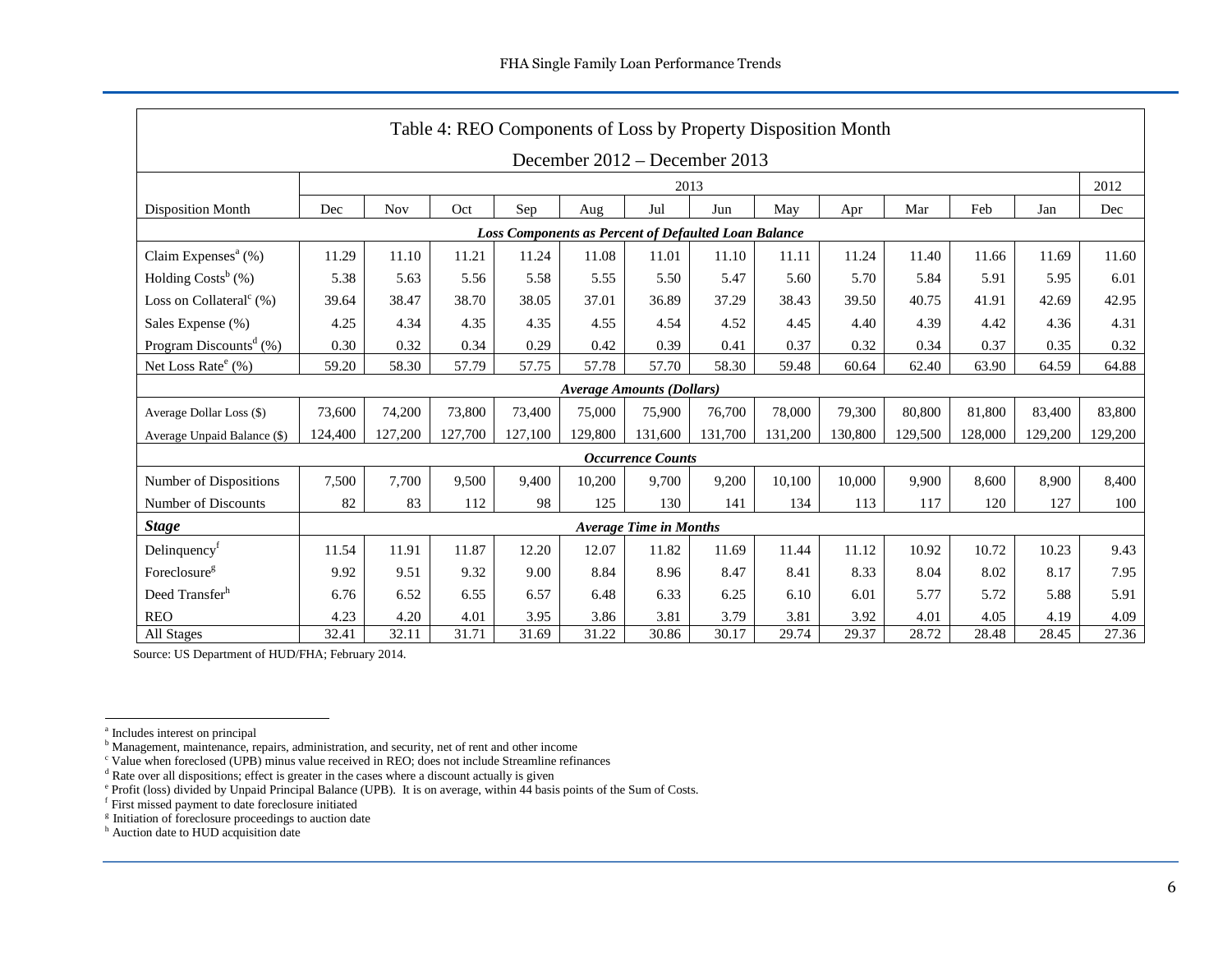

<span id="page-7-0"></span>**Figure 1: Seriously Delinquent Vintage Rate Curves by Fiscal Year (All Loans)** FY 2009 Bre[a](#page-7-1)kdown in to 6-Month Periods<sup>a</sup>

Source: US Department of HUD/FHA; February 2014.

<span id="page-7-1"></span><sup>&</sup>lt;sup>a</sup> The 2009 cohort is separated into two parts, representing loan originations from October through March in 2009-1 and loan originations from April through October in 2009-2.